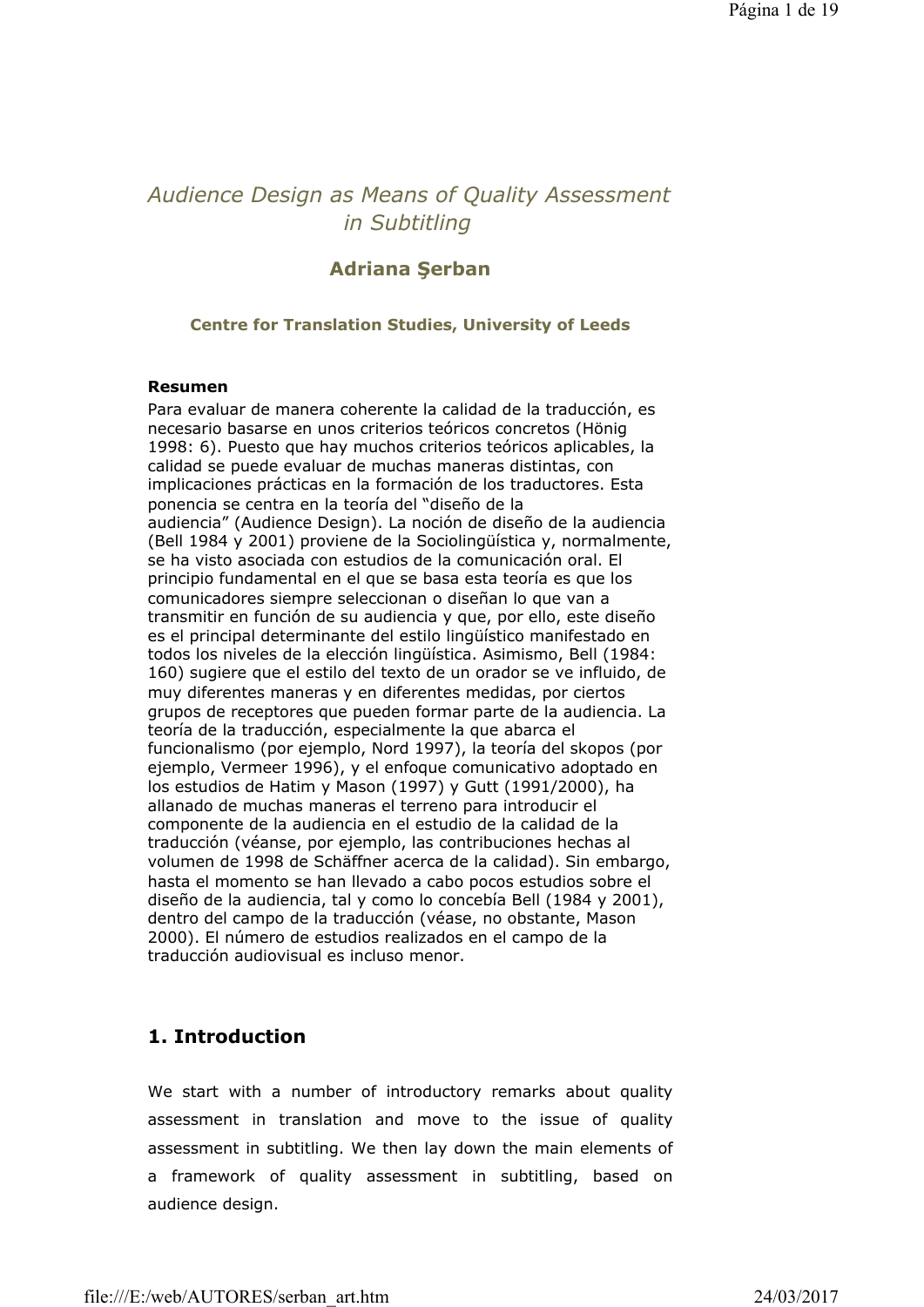### *1.1 Quality assessment in translation*

"Translation quality assessment presupposes a theory of translation" (House 1998: 197). Indeed, evaluating the quality of something (whether it be translations or not) implies that we compare that entity with a golden standard, and that we have a set of criteria to guide our judgement. Having a standard and a set of criteria means that we have reached an agreement about the nature of the particular entity we are evaluating, and the main features it should display. In the case of translation, however, this could not be farther from the truth, and the history of translation proves it time and again. Take, for example, target-oriented views of translation compared to source-oriented views. An evaluator working within a target-oriented approach may rule that a sourceoriented translation misses the point, whereas a source-oriented evaluator may feel that target-oriented translators take too many liberties with the text. Even within target-orientedness itself, there is a range of (admittedly, related) views, some of which emphasise 'function' while others focus on 'purpose'; the extent to which translator 'interference' in the text is seen as acceptable or desirable varies. Inevitably, different theories of translation lead to different views of translation quality, and to different ways of assessing quality. It is then more realistic to talk about ways of assessing quality in translation in the plural, rather than in the singular.

Broadly speaking, there are two categories of views on translation quality assessment:

- $\bullet$  Intuitive views, frequently based on anecdotal example;
- Informed views. According to House (2001: 156) "[...] we know when a translation is good when we are able to make explicit the grounds for our judgement on the basis of a theoretically sound and argued set of procedures." Needless to say, this is what we strive for in this research.

To sum up, then, in order to do informed translation quality assessment we need a theory of translation, and a set of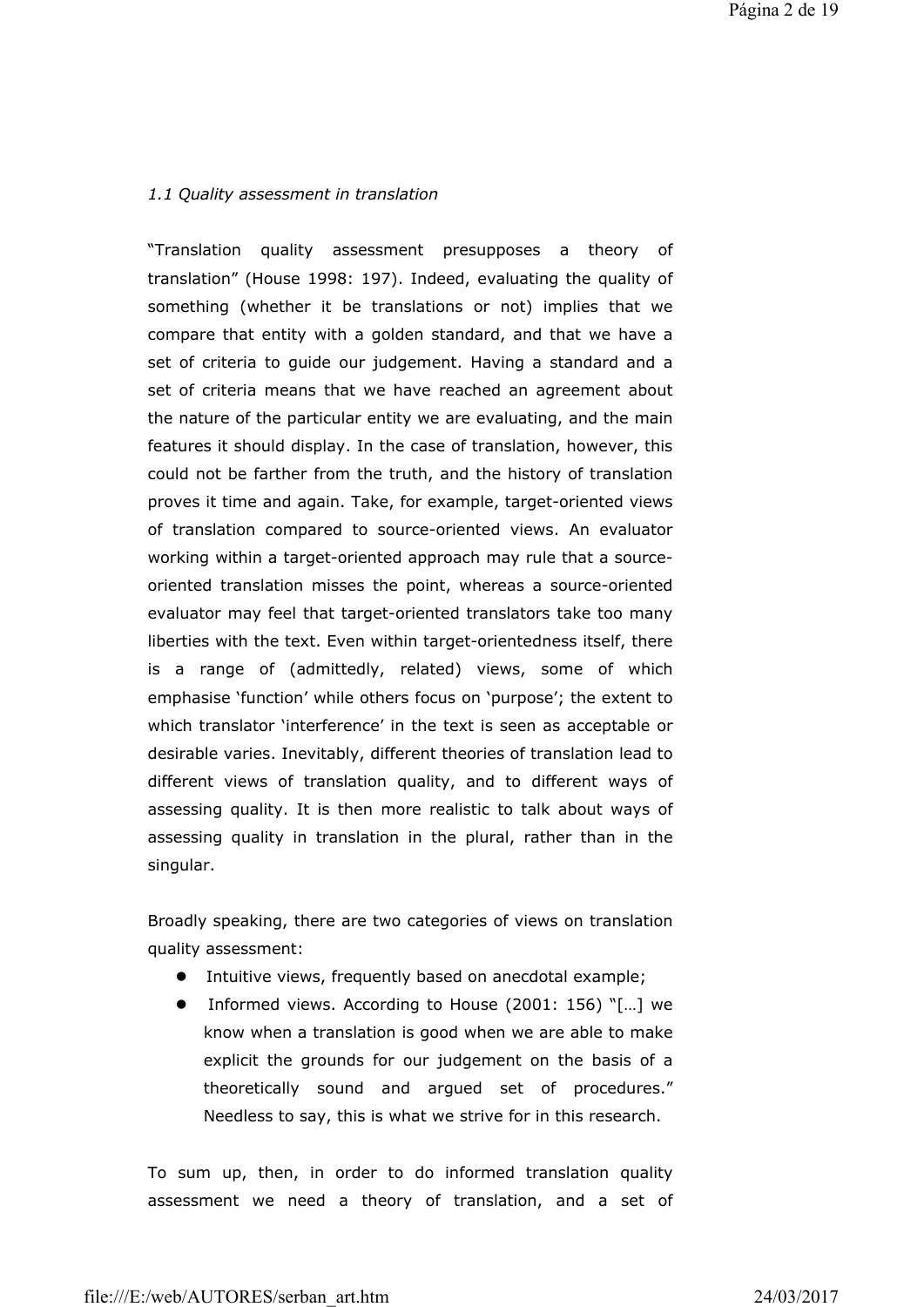procedures.

#### *1.2 Quality assessment in subtitling*

Subtitling is a specific form of translation. A subtitler is a translator, though it is not necessarily the case that a translator is also a subtitler. Besides translation skills proper, subtitlers and other audiovisual translators need to have an appreciation of the ways in which the various components of an audiovisual programme, such as language, sound, image, work together. Also, in view of the time and space constraints they work under, interlingual and monolingual subtitlers need to have text compression skills which will enable them to convey – frequently in significantly fewer words – the message of the original. Audiovisual programmes have their own pace and subtitles must appear and disappear in accordance with the rhythm of the programme; also, it is important for the subtitles not to take away all of the viewers attention, and prevent a holistic reception of the programme.

A number of conventions of good practice have evolved in response to these constraints (a good account of them can be found in Ivarsson and Carroll 1998 and in Díaz Cintas 2003). For example, it is considered good practice for subtitles to occupy no more than two lines per screen, to be displayed for a minimum of 1.5 seconds and a maximum of 6 or 7 seconds, to be separated by a number of frames which will help the viewer register that a new subtitle has appeared on screen, for subtitles not to overlap shot changes, and so on.

Two questions which are of interest to us here are:

• given the obvious constraints subtitlers work under, and the conventions they must abide by, what is the scope for choice in subtitling?

• are conventions of good practice proven (by thorough research) to work best in all circumstances, and for all categories of viewers, or should we actually develop sets of different conventions to suit different purposes?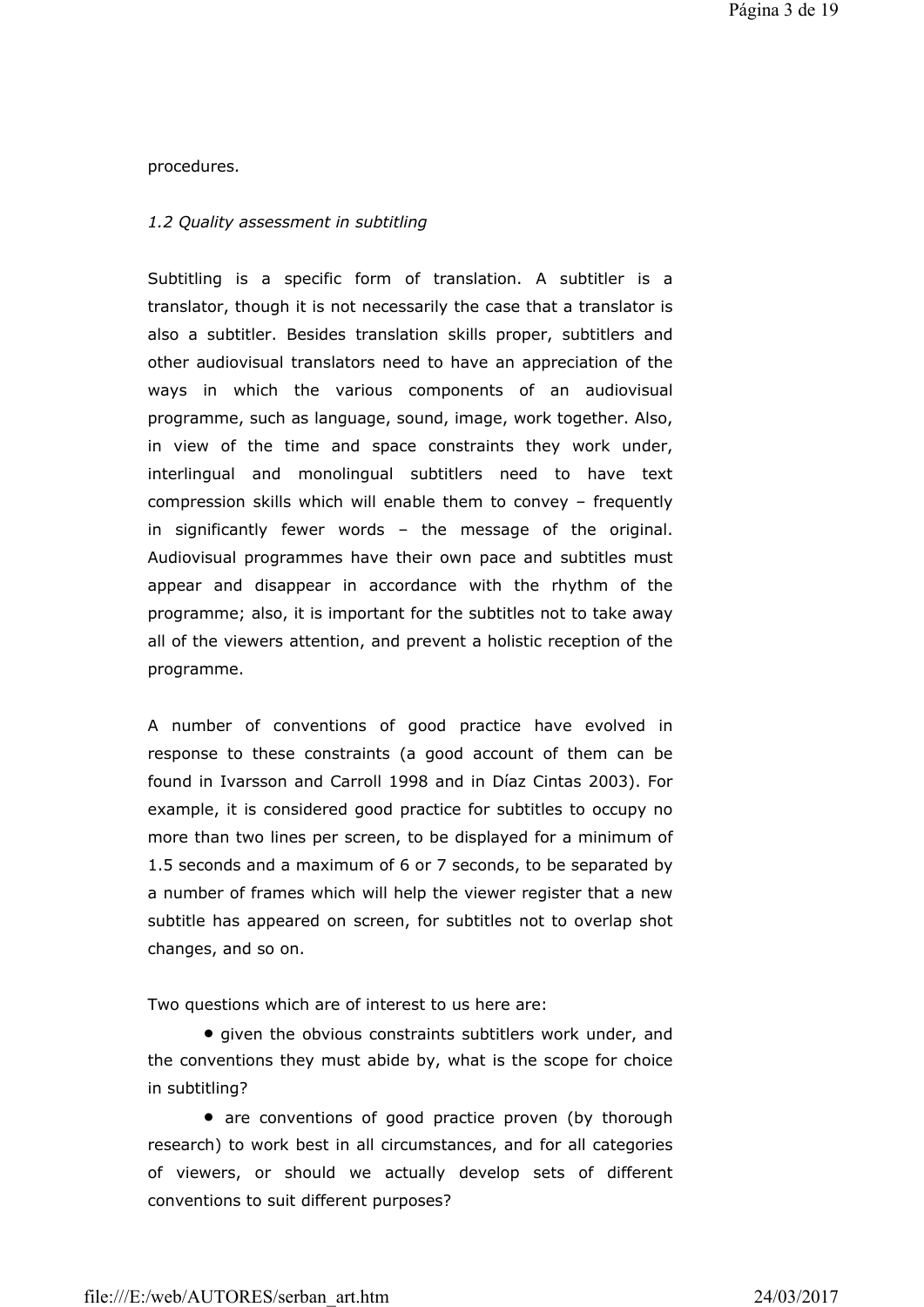Conventions { … Assumptions { … technical issues **Constraints** linguistic Impulsue<br>issues **Choices ???** cultural issues cognitive issues

{ …

Table 1 below lists the various ways in which trainee subtitlers at the University of Leeds have compressed, in preparation for subtitling, a short text from the feature film *Dances with Wolves*  (1990, directed by Kevin Costner). The data is from an experiment which involved 23 trainee subtitlers; a detailed presentation of the findings of this study will be presented in another publication. The original text for compression is:

> I've arrived to find Fort Sedgewick deserted. Am now waiting for the garrison's return from headquarters. The fort is in exceedingly poor condition and I have decided to assign myself clean-up duty beginning tomorrow. Supplies are abundant and the country is everything I dreamed it would be. There can be no place like this on earth.

|                  | <b>Text after compression</b>                                     |  |  |  |
|------------------|-------------------------------------------------------------------|--|--|--|
| <b>Student 1</b> | Fort Sedgewick is deserted. Am awaiting the garrison's return.    |  |  |  |
|                  | The fort is in a terrible state. Tomorrow I'll begin cleaning it. |  |  |  |
|                  | Supplies are abundant. The country is all I hoped for. It is a    |  |  |  |
|                  | place unique in the world.                                        |  |  |  |
| <b>Student 2</b> | Fort Sedgewick is deserted and I'm awaiting the garrison's        |  |  |  |
|                  | return. The fort is run-down so I'll start clean-up duty          |  |  |  |
|                  | tomorrow. Supplies are abundant. The country is all I dreamed     |  |  |  |
|                  | of.                                                               |  |  |  |
| <b>Student 3</b> | Fort Sedgewick is deserted. I await the garrison's return. The    |  |  |  |
|                  | fort is in very poor condition. Clean-up duty begins tomorrow.    |  |  |  |
|                  | Supplies are abundant. The land is all I hoped for. This place is |  |  |  |
|                  | special.                                                          |  |  |  |
|                  |                                                                   |  |  |  |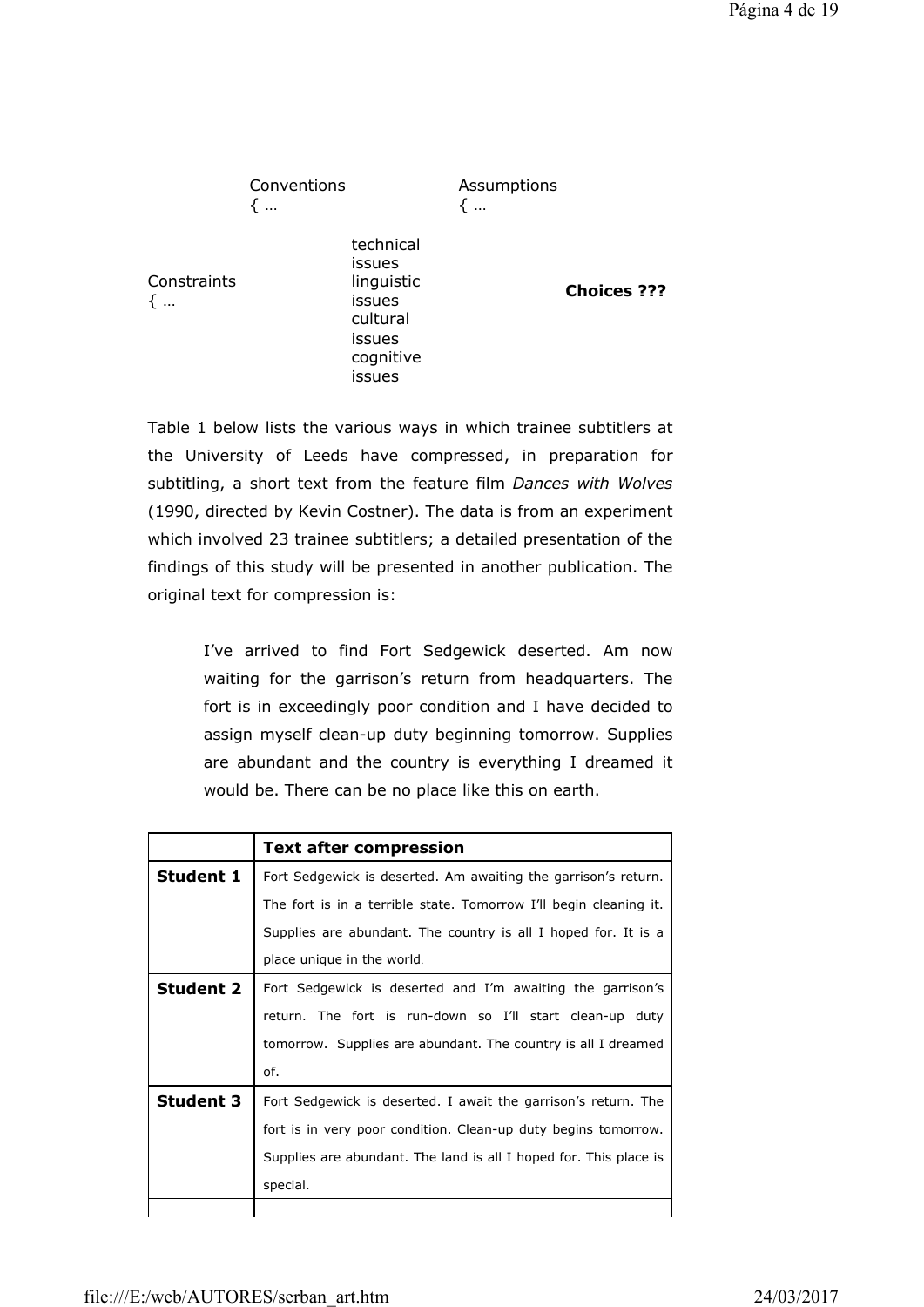| <b>Student 4</b> | Fort Sedgewick is deserted and I'm waiting for the garrison's       |  |  |  |
|------------------|---------------------------------------------------------------------|--|--|--|
|                  | return. I decided to start cleaning the fort as of tomorrow.        |  |  |  |
|                  | Supplies are abundant and I like it here.                           |  |  |  |
| <b>Student 5</b> | Fort Sedgewick is deserted. I await the garrison's return. The      |  |  |  |
|                  | fort is in very bad condition. I will start cleaning-up tomorrow.   |  |  |  |
|                  | Supplies are abundant. This country is all I dreamed of. This       |  |  |  |
|                  | place is paradise.                                                  |  |  |  |
| <b>Student 6</b> | I find that Fort Sedgewick is deserted. I await the garrison's      |  |  |  |
|                  | return from H.Q. I have decided to assign myself clean up duty      |  |  |  |
|                  | in this fort beginning tomorrow. Supplies are abundant and the      |  |  |  |
|                  | country is as I dreamed it would be.                                |  |  |  |
| <b>Student 7</b> | I found Fort Sedgewick deserted. Now I'm waiting for the            |  |  |  |
|                  | garrison's return. The fort is in very poor condition. I will start |  |  |  |
|                  | cleaning up tomorrow. Supplies are abundant and this country        |  |  |  |
|                  | is how I pictured it. This is heaven.                               |  |  |  |

### **Table 1** Data on text compression

As can be seen in the table above, no two trainee subtitlers compressed the text in quite the same way. Even though this data is from trainee rather than professional subtitler output, it is probably safe to claim that there is sufficient evidence here to the effect that, in spite of the constraints involved in subtitling, there is significant scope for choosing between viable alternatives. In a sense, it is even possible that creativity is enhanced by constraints, and that there is freedom in a tight brief!

What interests us in what follows is: what is it that can guide our choices? What is it that can bring together, in a coherent strategy, all the issues involved in subtitling (whether they be linguistic, cultural, or cognitive)? These questions can probably be answered in several different ways, depending on the theoretical framework which is adopted. The research project described in this paper is theoretically grounded in, and aims to improve on, the targetoriented model of Audience Design.

### *1.3 Subtitling for an audience*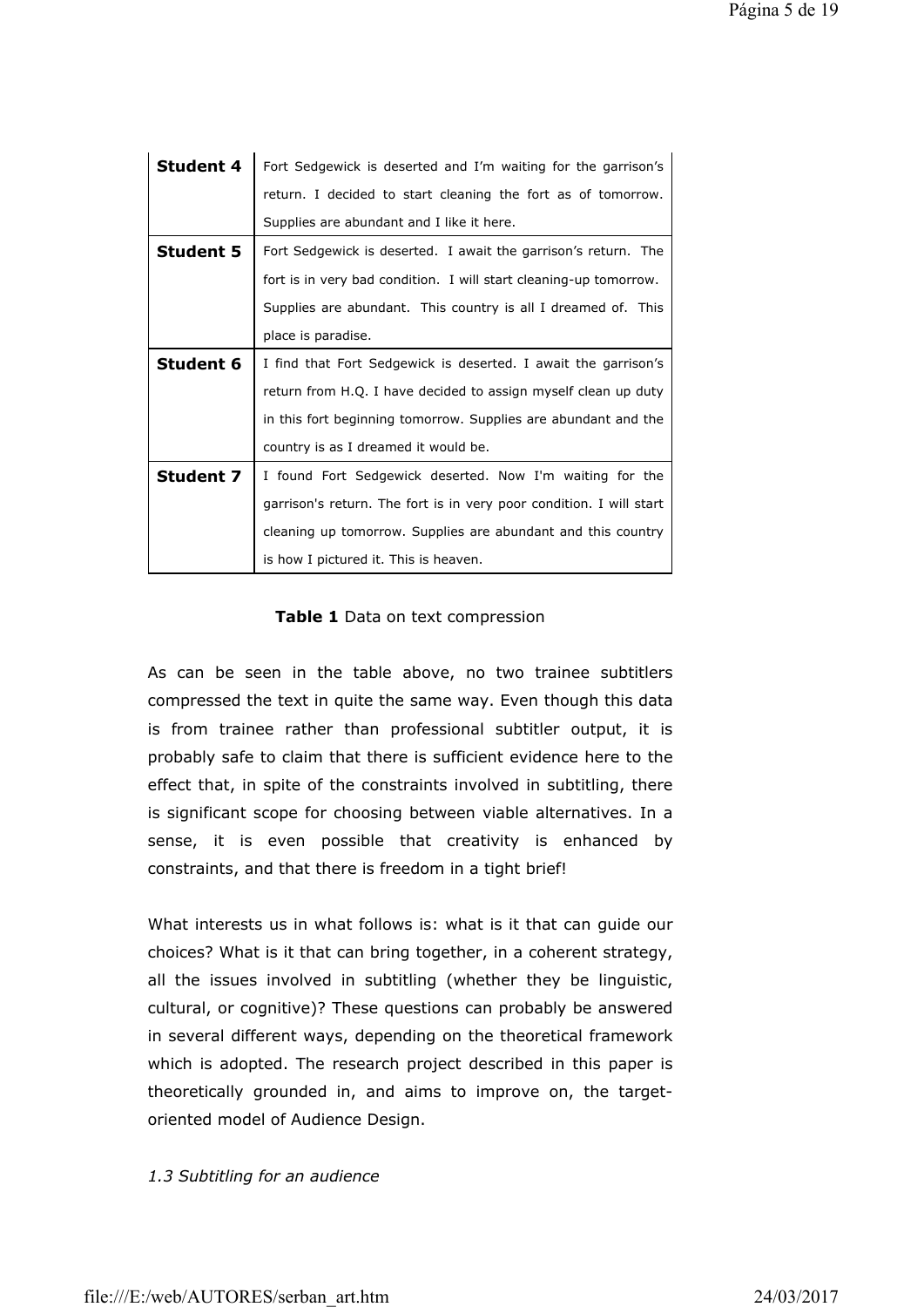While target-orientedness in its entirety has in a sense prepared the ground for the introduction of the audience component to the study of translation (including audiovisual translation), of special importance to us are the target-oriented approaches of functionalism (e.g. Nord 1997) and *skopos* (Vermeer 1996)*.* The functionalist approach to translation is so named on account of the fact that it considers the function of the target text, within the target culture and geared towards target addressees, to be the overriding factor in any act of translation (e.g. Vermeer 1996; Nord 1991a and b). It develops an 'action frame' (Vermeer 1996) within which translation is supposed to take place, and which includes the initial producer(s), the commissioner, translator, and recipient. To this, Vermeer (e.g. 1996) adds another component, which he calls *skopos.* Starting from the assumption that all human actions presuppose a point of departure and a purpose which gives the direction, *skopos* theory holds that translating is a purposeful activity, and that translation strategies are determined by the *skopos* (aim, purpose) to be reached.

*Skopos* theory holds that translators always have an idea (or, rather, an assumption) about their addressees even in cases where it would seem more probable that they can not, such as when literature is involved. Even if a translator is to address the world at large, this is still a kind of audience, although it may not help much in terms of what translational strategies to adopt; the difficulty, according to Vermeer (2000: 227) is "not that there is no set of addressees, but that it is an indeterminate, fuzzy set". He further argues that, in the absence of a specification with respect to who the audience is, the tendency of the translators is to orient (deliberately or not) towards a certain restricted group selected from all the potential groups, and to use their 'selfevaluated level' (or cognitive environment, to use Sperber and Wilson's 1986 term) as an implicit criterion (Vermeer 2000: 227). To put it in other words, it appears that translators operate on the basis of assumptions about their readership, which is exactly what audience design is about (see below).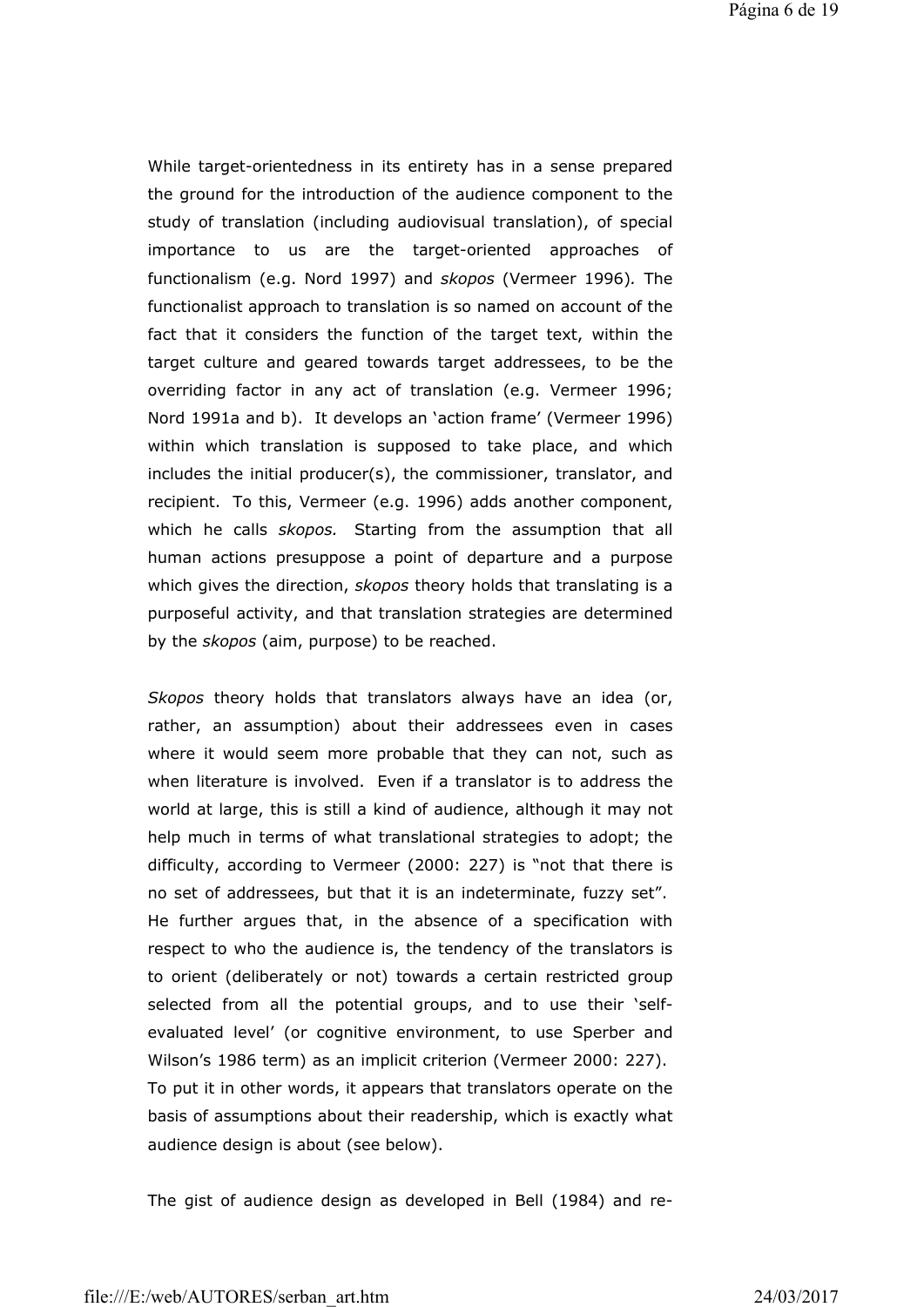Página 7 de 19

worked in Bell (2001) is that communicators design their style primarily for and in response to their audience. In other words, style itself is what an individual communicator does with language in response to other people. Style is understood by Bell (1984: 161) to refer to all the levels of a communicator's linguistic choices, ranging from the choice of one language rather than another (in bilingual situations), the way in which words are pronounced, politeness strategies, and the very choice of one word rather than another which could have been selected instead. All of these choices have a bearing upon the identity which the communicator claims for herself or himself, and the way in which communicators position themselves towards their audience (e.g. converging or diverging, discussed later in this section).

In mass communication (and audiovisual translation is, almost always, mass communication) audience design is made more difficult by the difficulty of knowing who exactly your interlocutors are, accessing feedback from them, and adjusting one's communication in response to their reactions. This is why Bell (1984) makes the distinction between 'initiative audience design', in mass communication, and 'responsive design', in cases where the interlocutor is known. Bell (1984: 160) further suggests that a text producer's style is influenced in different ways and to varying degrees by a number of receiver groups which are potentially part of the audience.

Perhaps one of the best explanations of why audience design happens comes from accommodation theory. Giles *et al* (1991) argue that communicators adjust (i.e. accommodate) to their interlocutors, or, rather, to their own perception of or assumptions about the interlocutors, and that the leading motivation for this is the need for approval, identification or integration (cf. Giles *et al* 1991: 18; Bell 1991: 74). Accommodation mainly takes place by convergence to or divergence from the interlocutors in terms of values, expectations, linguistic features and style, or by maintenance of the communicator's own values and language style. It can be deliberate or non-deliberate and is frequently based on unwarranted stereotyping assumptions about other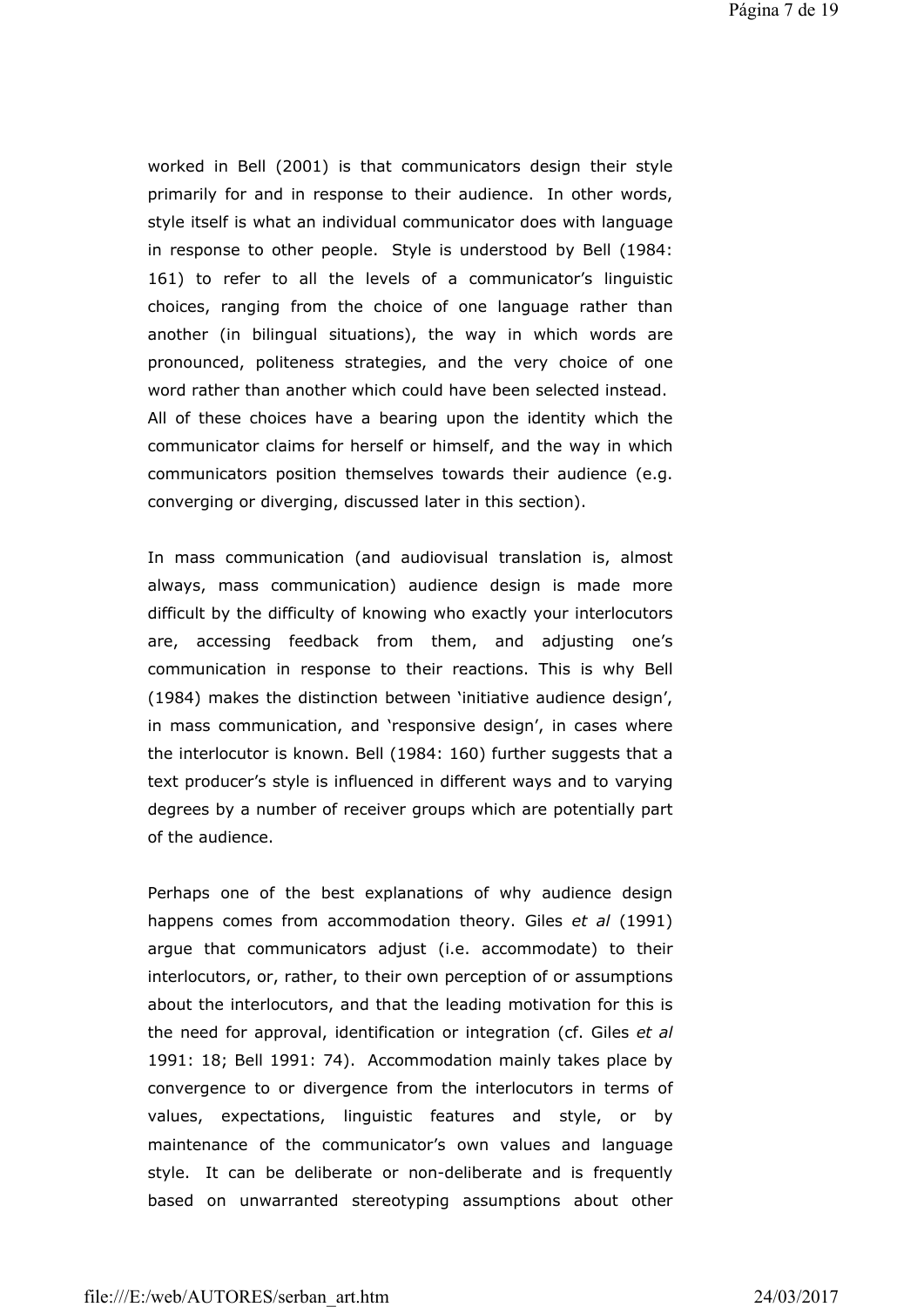participants, and about appropriate ways of reaching particular aims.

Broadcasters are very aware of the importance of achieving the right targeting of a desired audience. Commercial television, for example, survives on the basis of advertising fees, and in order for marketers to pay for advertisements to appear on a particular channel, at a particular time, they need to be sure that the right audience is watching. Television audiences are increasingly segmented; they can choose between a wide range of thematic channels such as sports, cartoons, history or travel, as well as local, national, or international channels. It is inevitable that developments in the world at large, and in the audiovisual industry, should impact the way in which we think of audiovisual translation. For instance, Gambier (2003) suggests that *broadcasting* is moving in the direction of *narrowcasting,* as we become increasingly aware of the fact that audiences are not homogeneous, that we have more precise targets (e.g. thematic channels), and viewers who expect to hear "a certain register and terminology, a certain style and rhetoric" (Gambier 2003:182).

## **2. The project**

The present project is a multilingual, corpus-based, descriptive study of a range of audience-oriented choices made in audiovisual translation in general, and subtitling in particular. Drawing on a large amount of data, the project aims to investigate ways in which audiovisual translators adjust to their audience or, as the case may be, to their assumptions about their audience, and to improve on Bell's (1984 and 2001) model of audience design, adjusting it to the special requirements of the area of audiovisual translation. The project is a response to House's (1998) call for corpus-based studies of quality in translation: "Large corpora of translations from and into many different languages must be analysed in order to formulate hypotheses about why, how, and to what degree one translation is better than another" (House 1998: 200).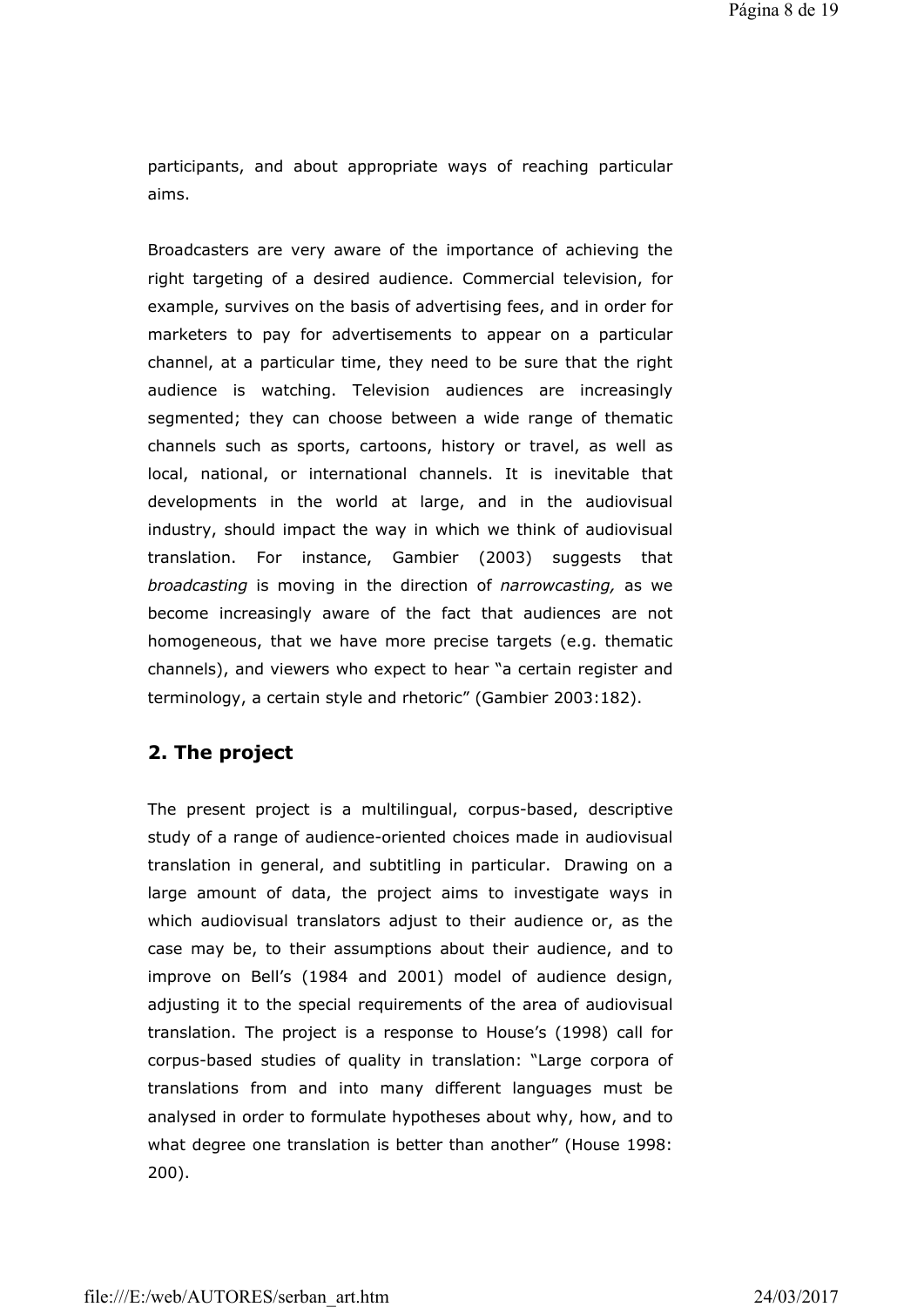The project investigates dubbing and voice-over, as well as subtitling, but for the moment we focus on subtitling only. The languages involved at this stage of the project are: English, Romanian, French, Spanish, Hungarian, Italian and Portuguese. We hope to add others, in particular non Indo-European languages.

Seven feature films are under analysis at the moment; they have been selected on the basis of the fact that they have been successful in getting international recognition at film festivals, or that they have become popular with international audiences – both of these likely to have happened in translation. Other audiovisual genres will be added as the project moves to its next stages.

The priority given in the present study to the investigation of textual evidence (i.e. the subtitles) is based on a view of the text as "a document of decision, selection and combination" (Beaugrande and Dressler 1981: 35), which then leads to the conclusion that "many occurrences are significant by virtue of other alternatives which could have occurred instead" (Beaugrande and Dressler 1981: 35). A similar position is advocated by Brown and Yule (1983: 26). They suggest looking at a text as "the record of a dynamic process in which language was used as an instrument of communication". Finally, according to Vermeer (1996: 102), "there is no random choice, although sometimes it may seem so to an observer and even to an actor", a view also endorsed by Hatim and Mason (1990: 4) when they talk about 'motivated choices' ('motivated' here does not necessarily imply deliberateness but, rather, that there is a particular reason for everything that happens in a translation).

The view of discourse outlined above is, then, one of process rather than product; any text is the outcome of a complex interplay of factors and could look very different, had other factors been at work. The various operations a text (e.g. subtitles) goes through before it is completed leave their imprint on the text itself, and can take us back to the meanings and purposes of the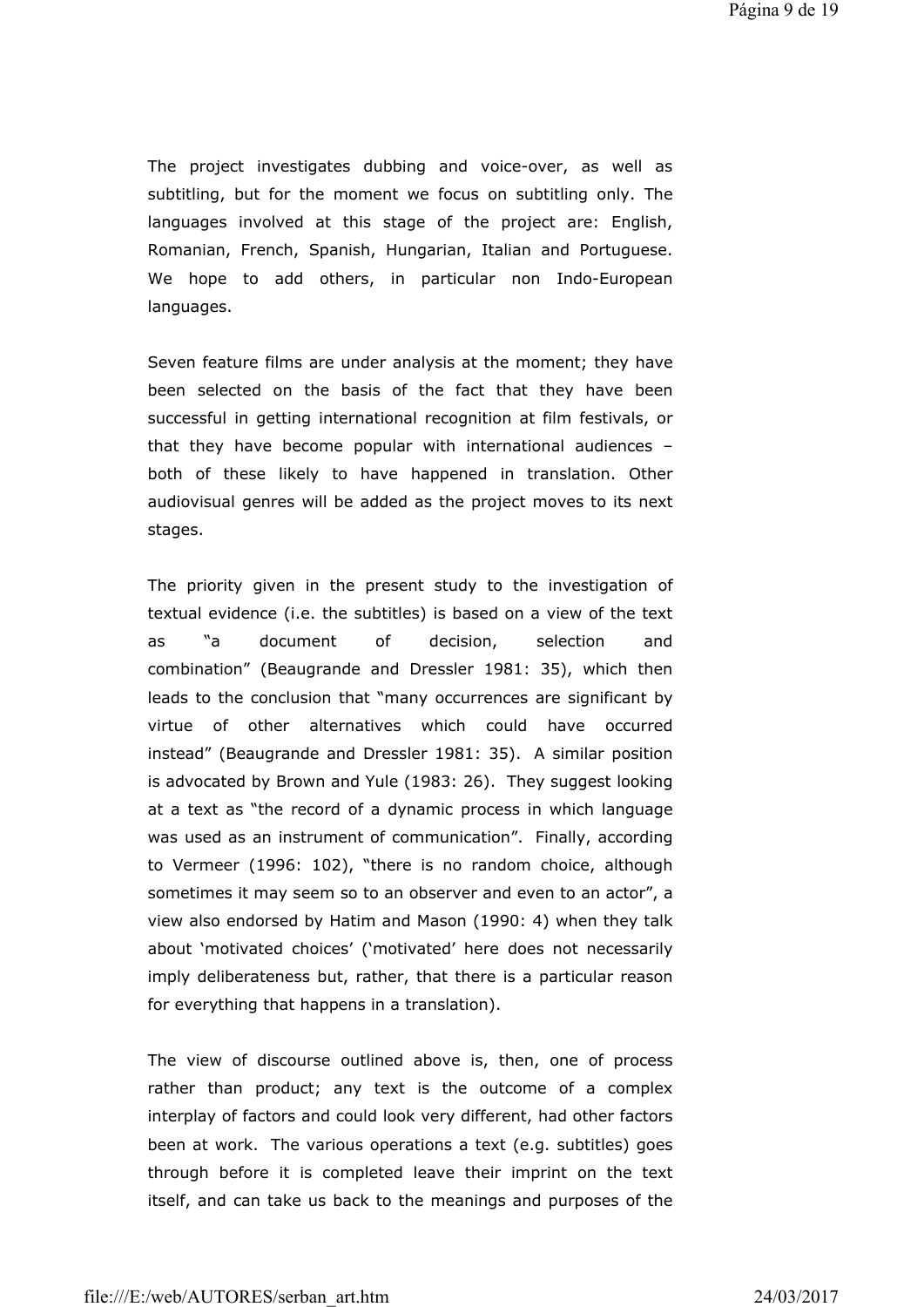communication (Beaugrande and Dressler 1981: 33). What this actually means is that the pathways of the translators' decisionmaking processes (deliberate or not) can be partly retraced by looking at the text as evidence of communicative interaction (Hatim and Mason 1990: 4).

If, as suggested in Bell (1984: 161), audience design informs "all levels of a speaker's linguistic choices", we are then faced with a multitude of types of text features which *could* be interpreted as evidence of audience design. Bell himself mentions a number of parameters, including a complete switch from one language to another in bilingual situations, speech acts, pronoun choice, and the use of honorifics (Bell 1984: 161). The list can, however, continue indefinitely, including features such as theme/rheme, various types of presupposition, cohesion, modality, transitivity, lexical choice, deixis, or politeness markers such as hedges. At this stage, it is difficult to say which of these features will prove to be most relevant for an audience-oriented study of audiovisual translations. After the pilot study stage has been completed, however, a selection will need to be made in view of limitations of time and resources.

Manual analysis of selected samples will be used for features which do not easily lend themselves to computerised analysis (e.g. face-threatening acts, some types of presuppositions), but software such as Monoconc or Paraconc will be used to count numbers of occurrences of features which are more easily countable (e.g. junctives, some deictics). Qualitative, pragmaticsoriented analyses will be used to explore features in their co-text. Also, it is particularly important to take into account the audio and the visual dimension of the programme, when investigating subtitling decisions. For example, something may be 'left out' from a subtitle because it is being shown on screen.

A number of difficulties associated with the project have already become apparent. One of them is the difficulty of handling large amounts of multilingual data.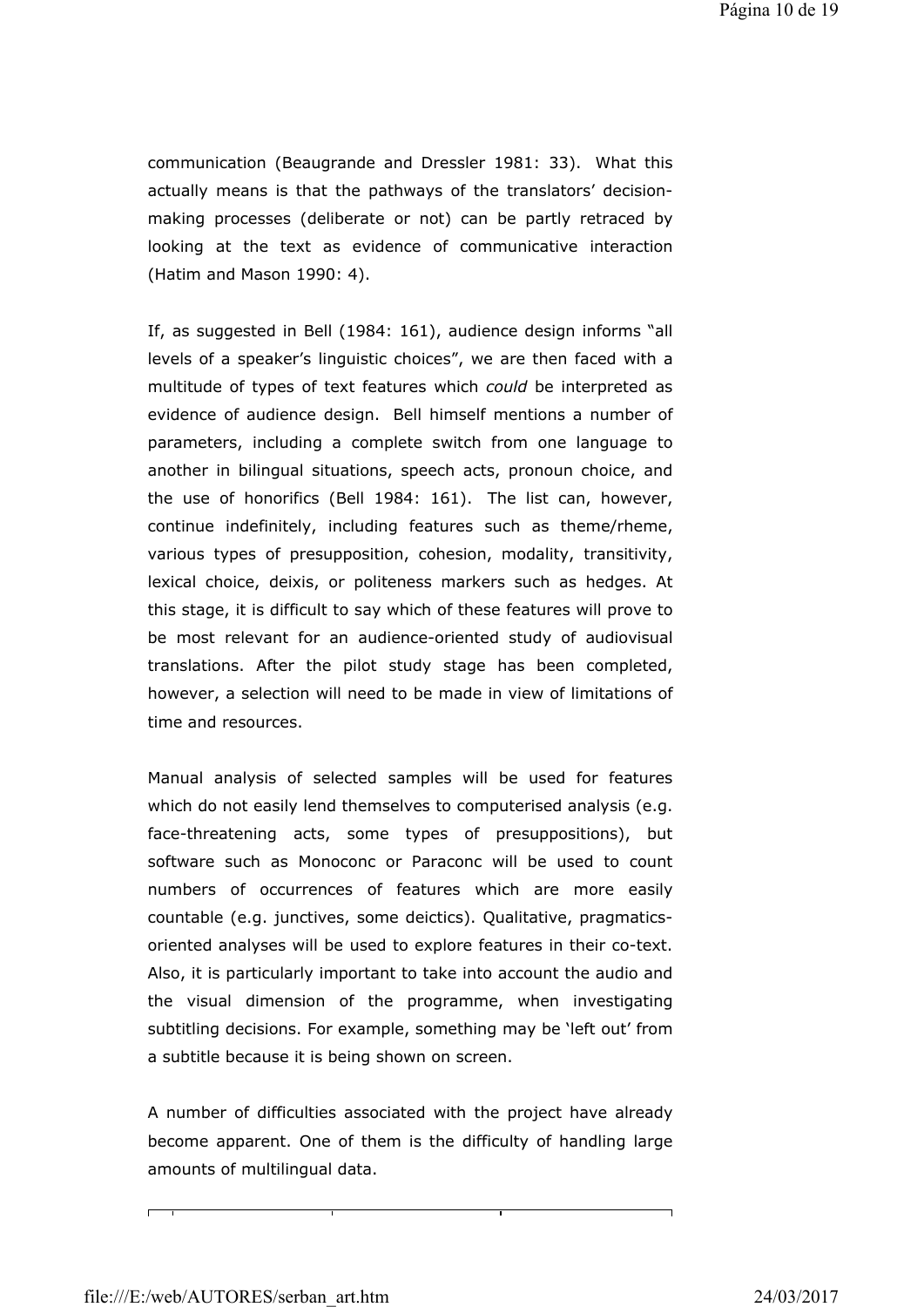| lΝo | <b>Subtitles 1:</b><br>English                                                                              | <b>Subtitles 2:</b><br>French                                        | <b>Subtitles 3:</b><br>Portuguese                      |
|-----|-------------------------------------------------------------------------------------------------------------|----------------------------------------------------------------------|--------------------------------------------------------|
|     | "The dual substance of                                                                                      | "La double nature du                                                 |                                                        |
| I1  | Christ- the yearning, so<br>human,                                                                          | Christ, l'aspiration, si<br>humaine,                                 | 'A natureza dupla de<br>Cristo-a ânsia tão humana,     |
| 2   | so superhuman, of man<br>lto attain God                                                                     | si surhumaine, de<br>l'homme à atteindre<br>Dieu                     | tão sobre-humana, do<br>homem alcançar Deus            |
| l3  | has always been a deep<br>inscrutable mystery to<br>lme.                                                    | a toujours été pour moi<br>un mystère profond et<br>insondable.      | sempre foi um profundo<br>mistério para mim.           |
| 14  | My principle anguish and Le coeur de mon<br>source of all my joys and angoisse, source de<br><b>sorrows</b> | toutes mes joies et peines e tristezas                               | A principal angústia e<br>fonte das minhas alegrias    |
| 5   | from my youth onward<br>has been the incessant,                                                             | depuis mon jeune âge, a<br>lété la lutte incessante et<br>sans merci | desde a juventude, tem<br>sido a interminável,         |
| 6   | merciless battle between<br>the spirit and the flesh                                                        | entre l'esprit et la chair                                           | e implacável batalha entre<br>o espírito e a carne     |
|     | and my soul is the arena Mon âme est l'arène où<br>where these two armies                                   | ces deux armées                                                      | le a minha alma é a arena<br>onde estes dois exércitos |
| 8   | have clashed and met."                                                                                      | lse sont heurtées et<br>combattues."                                 | lse encontram e<br>combatem."                          |

# **Table 2** Sample of multilingual subtitling data from *The Last Temptation of Christ*

Table 2 above presents a sample of multilingual data from the feature film *The Last Temptation of Christ* (1988, directed by Martin Scorsese). The table only gives a short extract in three languages; the Hungarian subtitles and the French, Italian and Spanish dubbed versions, also under analysis, did not even fit onto this page.

Another difficulty comes from the complexity of audiovisual texts. It is not enough to create a multilingual corpus of subtitles, and then investigate it in isolation from extra-textual evidence such as gestures, facial expressions, tone of voice, or meaningful pauses. We need to devise a system of annotating relevant extra-textual information, and this includes information on who is actually speaking.

| No. | <b>Subtitles 1:</b>                | <b>Subtitles 2:</b>                | <b>Subtitles 3:</b>      |
|-----|------------------------------------|------------------------------------|--------------------------|
|     | <b>English</b>                     | Romanian                           | <b>Hungarian</b>         |
|     | <b>WUTHERING</b><br><b>HEIGHTS</b> | <b>WUTHERING</b><br><b>HEIGHTS</b> | <b>WUTHERING HEIGHTS</b> |
|     | First I found the                  | Mai întâi am găsit                 | Előbb a helyet találtam  |
|     | place.                             | locul.                             | meg.                     |
|     |                                    |                                    |                          |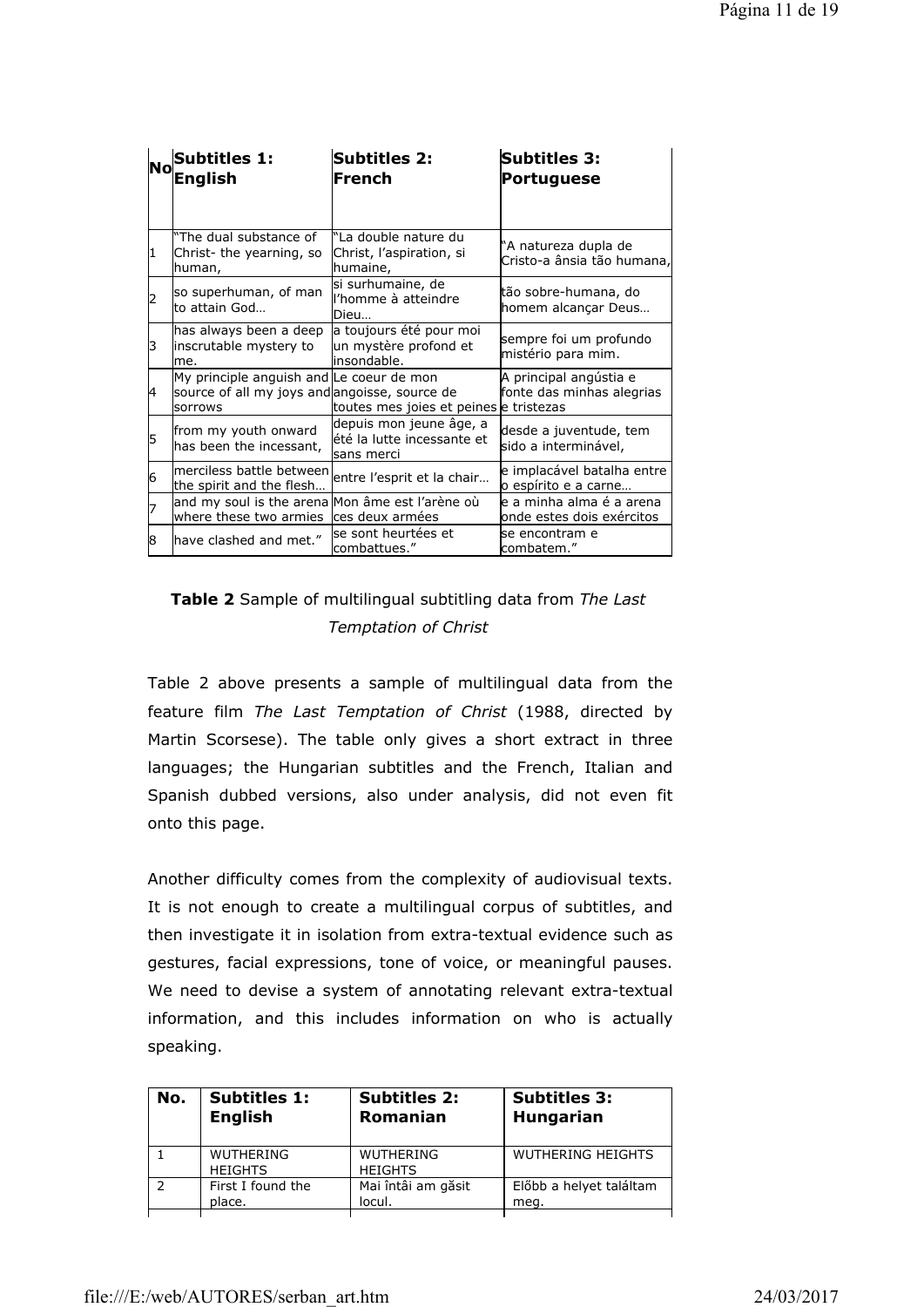| 3              | I wondered who had<br>lived there,<br>what their lives were<br>like. | M-am întrebat cine a<br>trăit acolo,<br>cum au arătat viețile<br>lor.  | Azon gondolkodtam, kik<br>élhettek ott,<br>és milyen lehetett az<br>életük.  |
|----------------|----------------------------------------------------------------------|------------------------------------------------------------------------|------------------------------------------------------------------------------|
| 4              | Something<br>whispered to my<br>mind<br>and I began to write.        | Ceva a soptit minții<br>mele<br>și am început să<br>scriu.             | Valami suttogott a<br>lelkemnek,<br>és írni kezdtem.                         |
| 5              | My pen creates<br>stories of a word<br>that might have<br>been,      | Condeiul meu<br>creează povești<br>despre o lume ce ar<br>fi putut fi, | A tollam egy olyan<br>világról ír<br>törté neteket, amely<br>lehetett volna, |
| 6              | a world of my<br>imagining.                                          | o lume a închipuirii<br>mele.                                          | és a képzeletemben<br>létezik.                                               |
| $\overline{7}$ | And here is one I'm<br>going to tell.                                | Și iată una pe care<br>am să v-o spun.                                 | Egyet most elmesélek.                                                        |
| 8              | But take care not to<br>smile<br>at any part of it.                  | Dar aveți grijă să nu<br>zâmbiti<br>la nici una din părțile<br>ei.     | De vigyázat.<br>Egyik részénél se<br>nevessenek.                             |
| 9              | It begins with a<br>stranger.                                        | Incepe cu un străin.                                                   | Egy idegennel<br>kezdődik.                                                   |

# **Table 3** Sample of multilingual subtitling data from *Wuthering Heights*

In the sample above, from the film *Wuthering Heights* (1992, directed by Peter Kosminsky), the first line is actually the title, which in this case has been left in the English original. The following eight lines (or subtitle chunks) are 'spoken' by the narrator's voice, and is a monologue; this information may be important for analysis.

Another issue is that of aligning the data, though in the case of DVDs this is actually made easier by the fact that subtitles chunks in different languages are actually split in the same way (a practise not necessarily conducive to good quality).

Last but not least, there is the issue of obtaining copyright clearance to keep data on disk.

# **3. Analysis of examples**

In this section we look at a number of examples from the corpus, in an attempt to explore some of the ways in which textual evidence *can* be interpreted in terms of the subtitlers' design for an audience<sup>[i]</sup>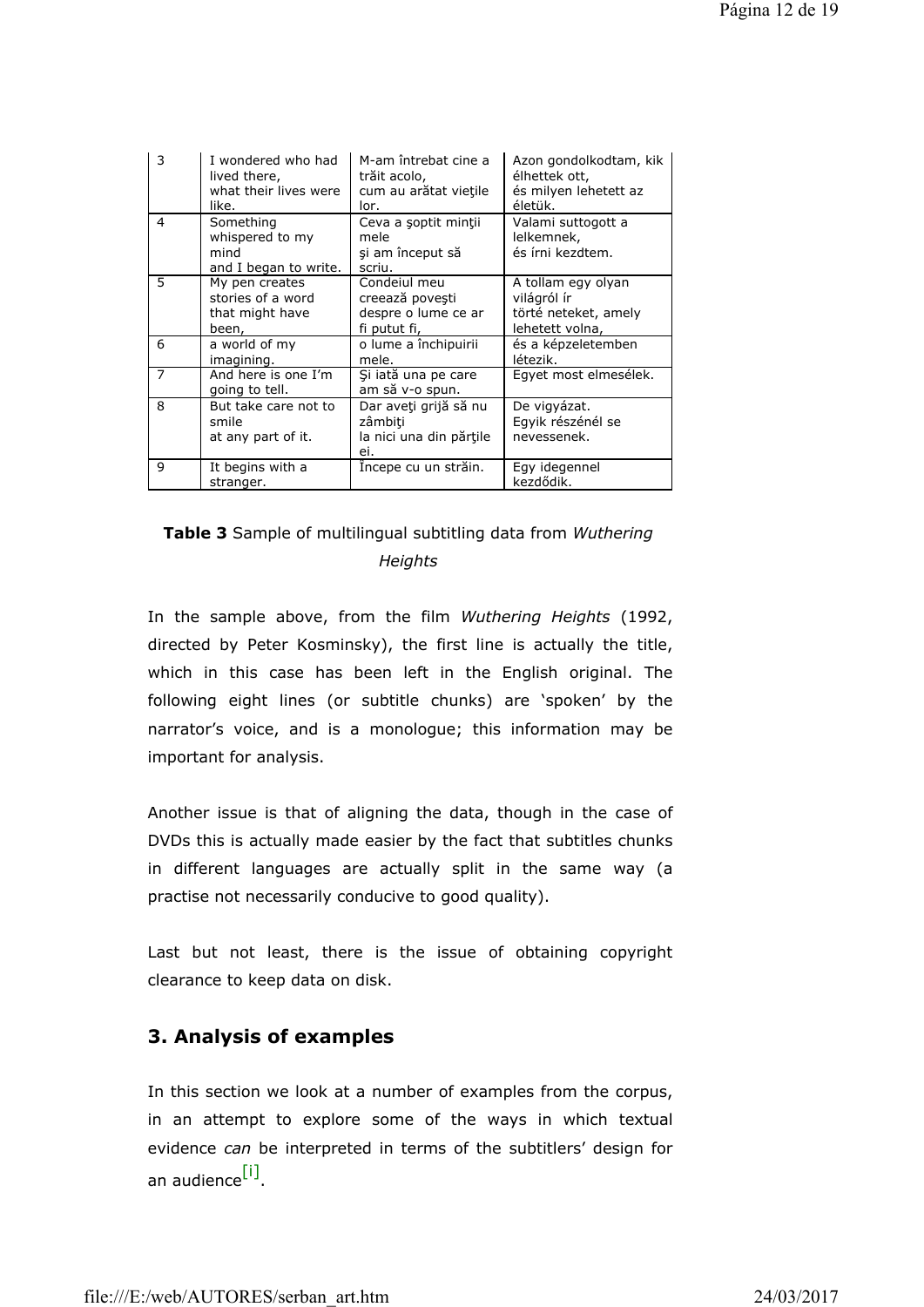Our first example is from the Greek feature film *Λούφα και Παραλλαγή* (1984*,* directed by Nikos Perakis). The English title is *Loafing and Camouflage.* The film is a comedy about soldiers doing their military service in 1967/1968 in Greece, before and during the military dictatorship. *Λούφα και Παραλλαγή* is full of disrespectful mockery of the military regime and of amusing asides on army life. Based on satire and dialogue, the film has been one of the big commercial successes of modern Greek cinema. It is still occasionally broadcast in Greece, though it is watched in a different way than twenty years ago when it was first released. Young audiences now see it, in a sense, as a record of times past, while older generations who first saw the film when they themselves were young watch it with nostalgia, and also because some of the young actors in the film have in the meanwhile become stars of the Greek television.

Though the film is something the entire family can watch together, there seems to be agreement on the fact that *Λούφα και Παραλλαγή* is primarily a men's film, and that the humour in it can best be understood by someone who has actually been through military service. It is then possible to see that audiences are not homogeneous, and that, even though a variety of people may watch the film, some groups are targeted more than others (though targeting a male audience may not necessarily have been the intention of the director!).

In the example<sup>[ii]</sup> reproduced below, soldier Papadopoulos, who has just managed to obtain his transfer to a unit in Athens, sees his baby daughters for the first time in two months. He exclaims:

### **Example 1**

ST**:** Ρε τις πουτανίτσες πως μεγαλώσανε σε δυο μήνες! Gloss and English translation: The little whores, how they grew up in two months!

In this case, the subtitler opts for a literal rendition of the Greek original, and the outcome is very unusual indeed, in the sense that very few English speaking fathers would express themselves this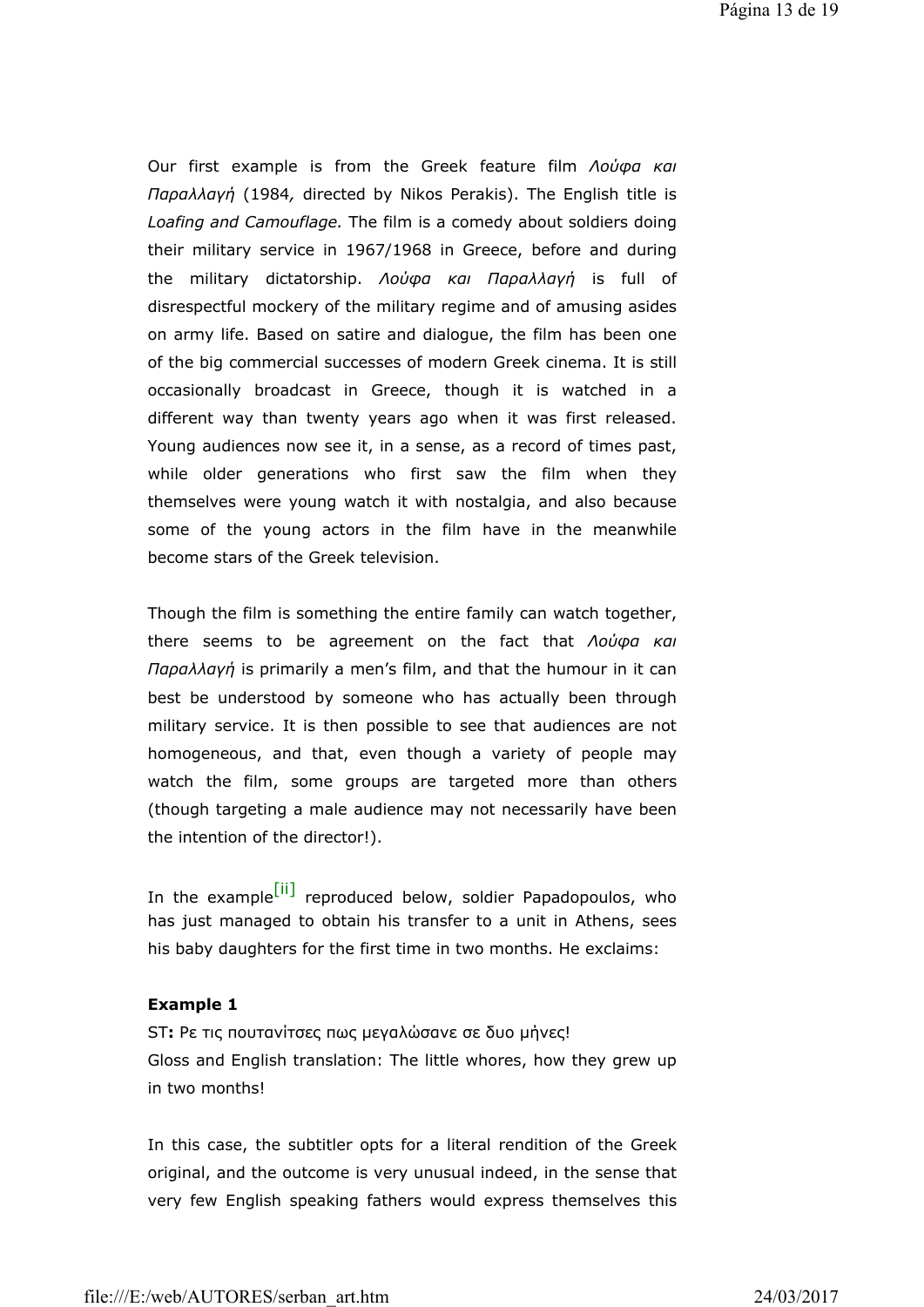way upon seeing their young children. The viewer might either conclude that Papadopoulos is a very bad father, and a vulgar person, or perhaps that there is something wrong with the subtitles – especially Papadopoulos' body language and the expression on his face actually indicate love for his children and joy at seeing them.

This way of expressing oneself seems to be acceptable, in Greece, in informal interactions between young people (though not when their parents might be around!), and no real offence is meant. In fact, politeness strategies in Greece differ from those used in, broadly speaking, English language cultures, and people may take offence at different things (see Hirschon 2001). The subtitler may not have realised this, and in this case the explanation for the odd-looking translation reproduced above could simply be that a mistake has been made. But it is tempting to continue our quest for an explanation, as other issues may also be involved.

On the one level the interaction in the film takes place between the characters on screen, on another level it is actually addressed to the audience watching the film. We have already pointed out that audiences are not homogeneous, but, rather, several audience groups can be watching at the same time, perhaps reacting in different ways to what they see. It is then possible to envisage a target audience group which will respond favourably to the subtitler's option for a literal, non-mediated translation; this could be because this group has some understanding of the source language and of Greek conventions of interpersonal interaction. Such a group could be, for example, the second generation of Greek immigrants to Britain or the United States. Indeed, there is some evidence (from internet searches) that this film, as well as other Greek films, are being screened as part of cultural events organised by Greeks living in America.

It is not possible, based on the analysis of one single example, to conclude that the English subtitles target this particular audience group. We need more evidence from the text, as well as contextual information (see discussion of this film in Gartzonika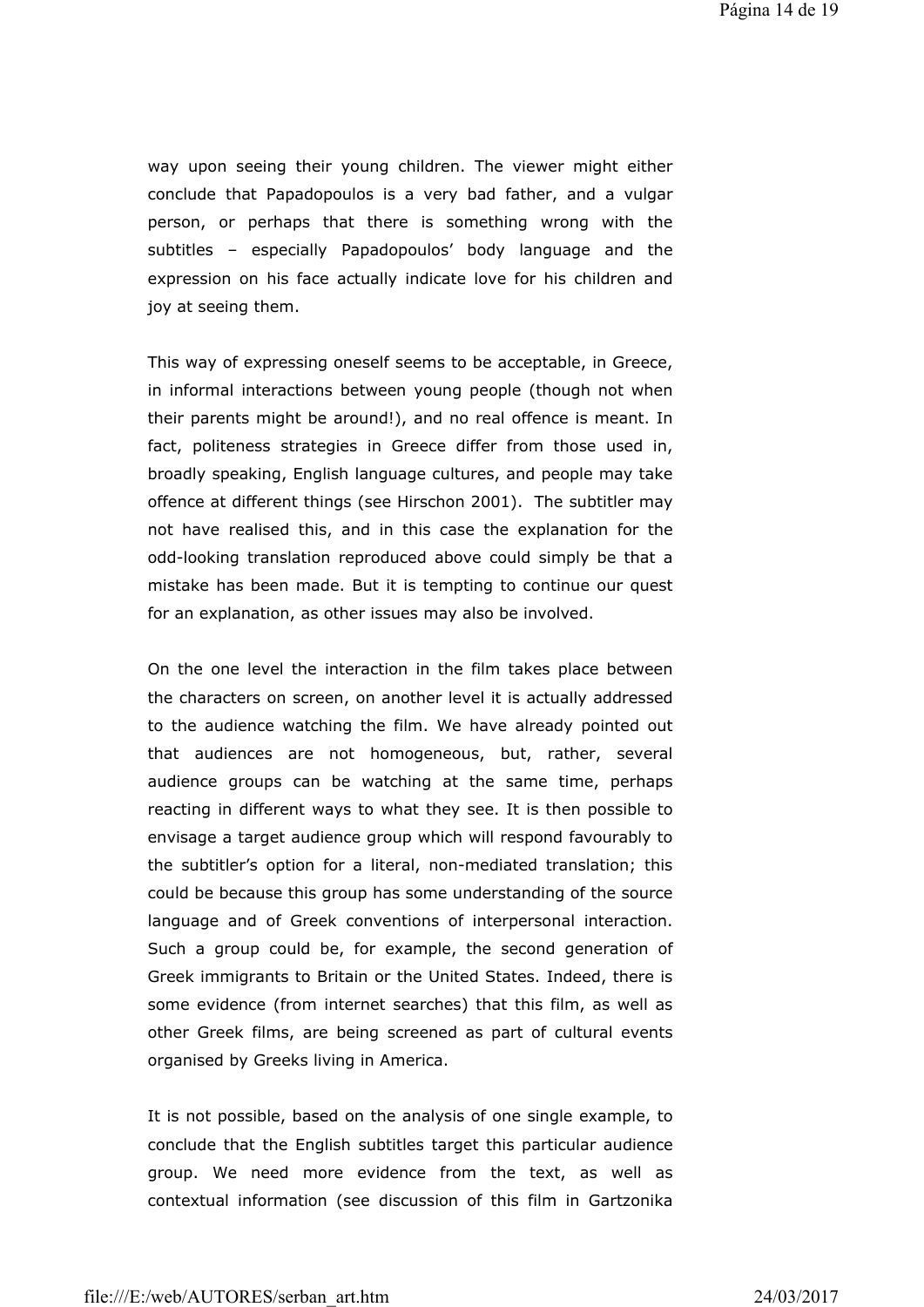and Serban, forthcoming), in order to state this with a certain degree of confidence. What the example does suggest, however, is that some subtitling decisions may work better for certain audiences or audience groups, and that something which may be shocking, or which may seem of poor quality to some viewers, may actually be acceptable to others.

Our next set of examples comes from the feature film *Dances with Wolves* (1990, directed by Kevin Costner). The film is about a white soldier who asks to be transferred to a post near the Western frontier, so that he can see it before it disappears for ever. When he arrives he finds the fort deserted and lives on his own until he makes contact with Sioux Indians. He becomes increasingly attracted to their way of life, and, for the very first time, feels that there is meaning in his life.

Subtitles are used in this film to render into English the Sioux spoken by the Indians, and the examples below reproduce some of these:

#### **Example 2**

Sioux warrior (returning from battle): The party that went against the Utes is coming back. There are many hearts on the ground.

#### **Example 3**

Kicking Bird, the wise man of the tribe, talks to Stands With A Fist, a white woman who has lived with the tribe for a very long time:

Kicking Bird: I cannot make the white man language. He cannot speak Sioux.

Stands With A Fist: It has been a long time since I made the talk.

Kicking Bird: I want you to try.

Stands With A Fist: I don't know how.

Kicking Bird: Yes, you do.

Stands With A Fist: I can't.

It is unusual, in English, to refer to human lives lost in battle as "hearts on the ground", and so are "I cannot make the white man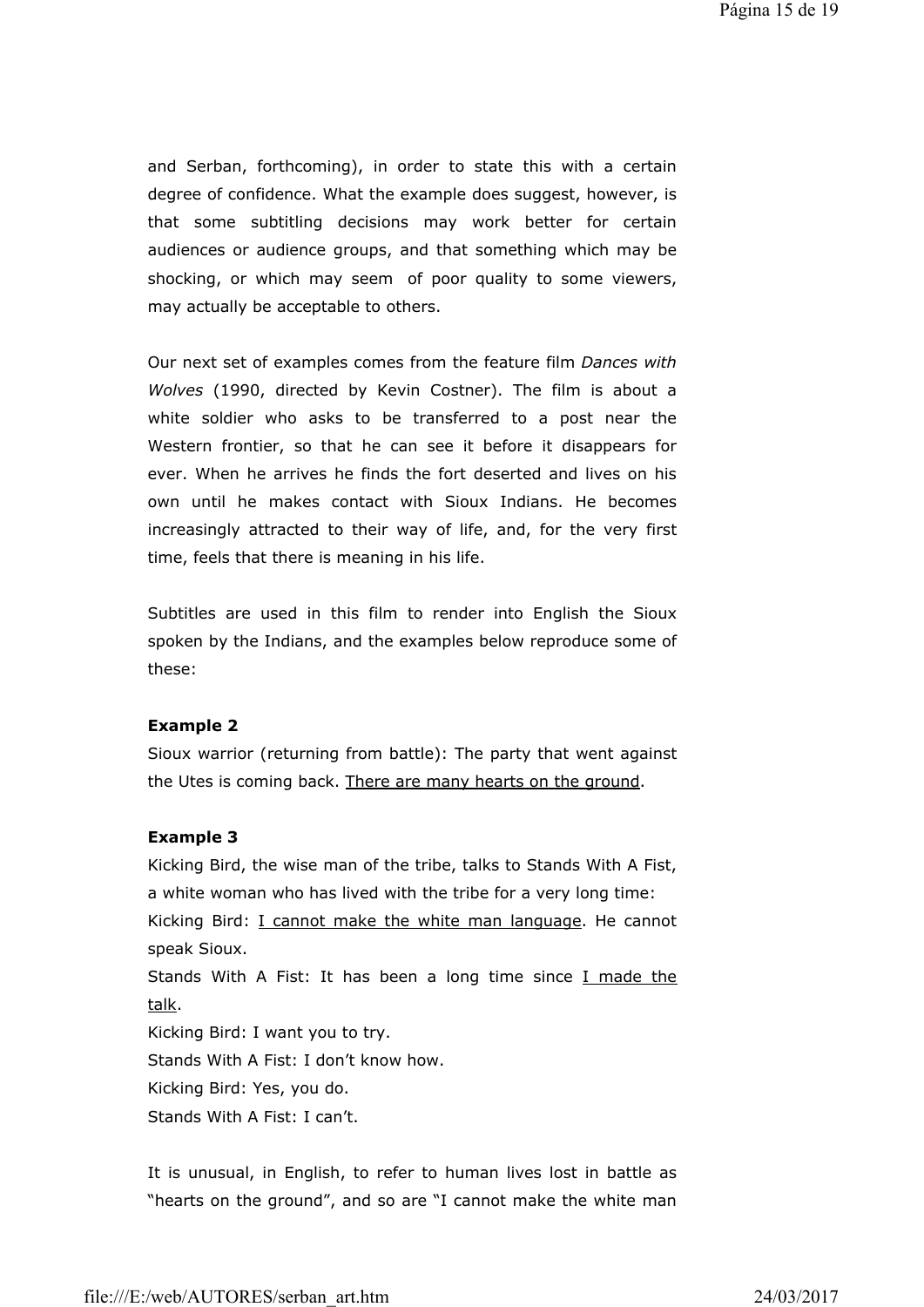language" (instead of "I cannot speak the white man's language") and "I made the talk". Assuming that these are instances of literal rendition from Sioux into English, there is evidence here of foreignising translation, i.e. translation which endeavours to take readers (in this case, viewers of the film) to the original language and culture, rather than to take the original towards the receivers, making it familiar for them. It is also possible, though, that this dialogue was written originally in English, as part of the script, and then translated into an Indian language. In any case, such (genuine or staged) foreignisation is unusual in subtitling. But then, the viewers of *Dances with Wolves* are likely to be familiar with the Western genre, in which native Indians are usually represented as speaking broken English, or, if they speak an Indian language and this is subtitled, the subtitles will use broken English. It is beyond the scope of this paper to discuss issues of power associated with such representations; what interests us here is the fact that, even though unconventional in terms of subtitling practice, the subtitles in *Dances with Wolves* are instantly recognisable for people familiar with the genre. Therefore, even though in a sense they are foreignising, on another level they are deeply domesticating: they play on, and reinforce, the stereotypes a particular audience has about native American Indians.

## **4. Concluding remarks**

Starting from the subtitle themselves, we can retrace some of the decision-making processes which went into producing them, and speculate about the types of audience the subtitler (and other persons involved in the production of subtitles, such as the editor), had in mind. Different audiences and audience groups may react in different ways to subtitling decisions, and judgements on quality need to take this into account. Analysing a large amount of multilingual data, and from different genres, will be very useful in pointing to ways in which textual evidence can be linked to audience-oriented decisions, and in increasing our awareness of strategies of targeting audiences. Last but not least, a corpus-based study will be instrumental in creating a model of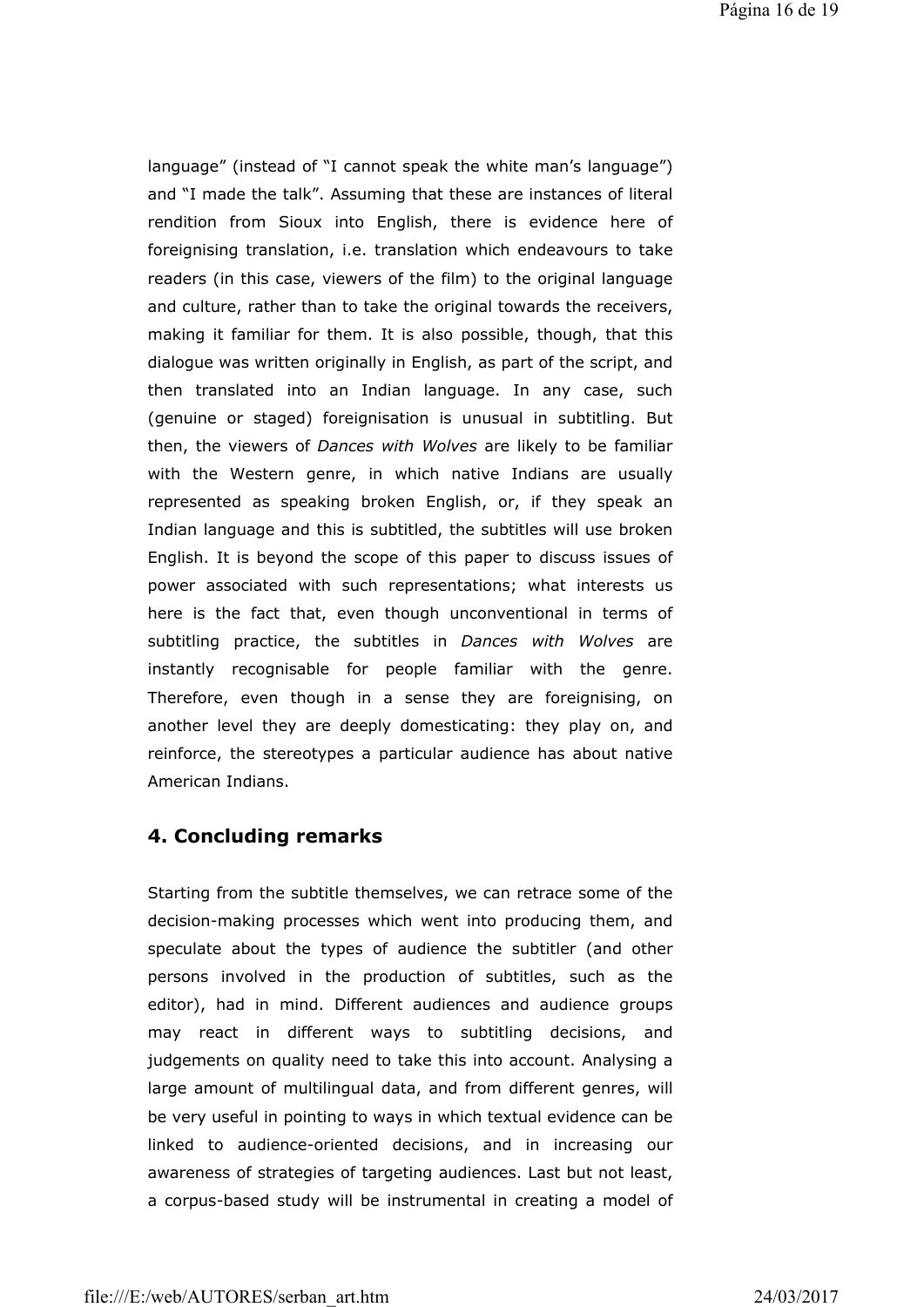audience design which responds to the needs of audiovisual translation, and which can be used for training translators.

# **Bibliography**

- Beaugrande, R de and W Dressler (1981) *Introduction to Text Linguistics,* London and New York: Longman.
- Bell, A (1984) "Language style as audience design". In *Language in Society* 13 (2), 145-204.
- Bell, A (1991) "Audience Accommodation in the Mass Media", in H Giles *et al.* (eds) *Contexts of Accommodation,* Cambridge: Cambridge University Press, 69-102.
- Bell, A (2001) "Back in style: reworking audience design", in P Eckert and J R Rickford (eds) *Style and Sociolinguistic Variation,*  Cambridge: Cambridge University Press, 139-69.
- Brown, G and G Yule (1983) *Discourse Analysis,* Cambridge: Cambridge University Press.
- Díaz Cintas, J (2003) *Teoría y práctica de la subtitulación (Inglés – Español)*, Barcelona: Editorial Ariel.
- Gambier, Y (2003) "Screen Transadaptation: Perception and Reception", in *The Translator* 9(2), 171-89.
- Gartzonika, O and A Serban (forthcoming) "Greek Soldiers on Screen: Politeness and Fluency in Subtitling".
- Giles, H, N Coupland and J Coupland (1991) "Accommodation theory: Communication, context, and consequence", in H Giles et al. (eds) *Contexts of Accommodation*, Cambridge: Cambridge University Press, 1-68.
- Gutt, E A (1991/2000) *Translation and Relevance,* Manchester: St. Jerome.
- Hatim, B and I Mason (1990) *Discourse and the Translator,* London and New York: Longman.
- Hatim, B and I Mason (1997) *The Translator as Communicator,*  London and New York: Routledge.
- Hirschon, R (2001) "Freedom, solidarity and obligation: The sociocultural context of Greek politeness", in A Bayraktaroğlu and M Sifianou (eds) *Linguistic Politeness across Boundaries,*  Amsterdam: John Benjamins.
- Hönig, H G (1998) "Positions, Power and Practice: Functionalist